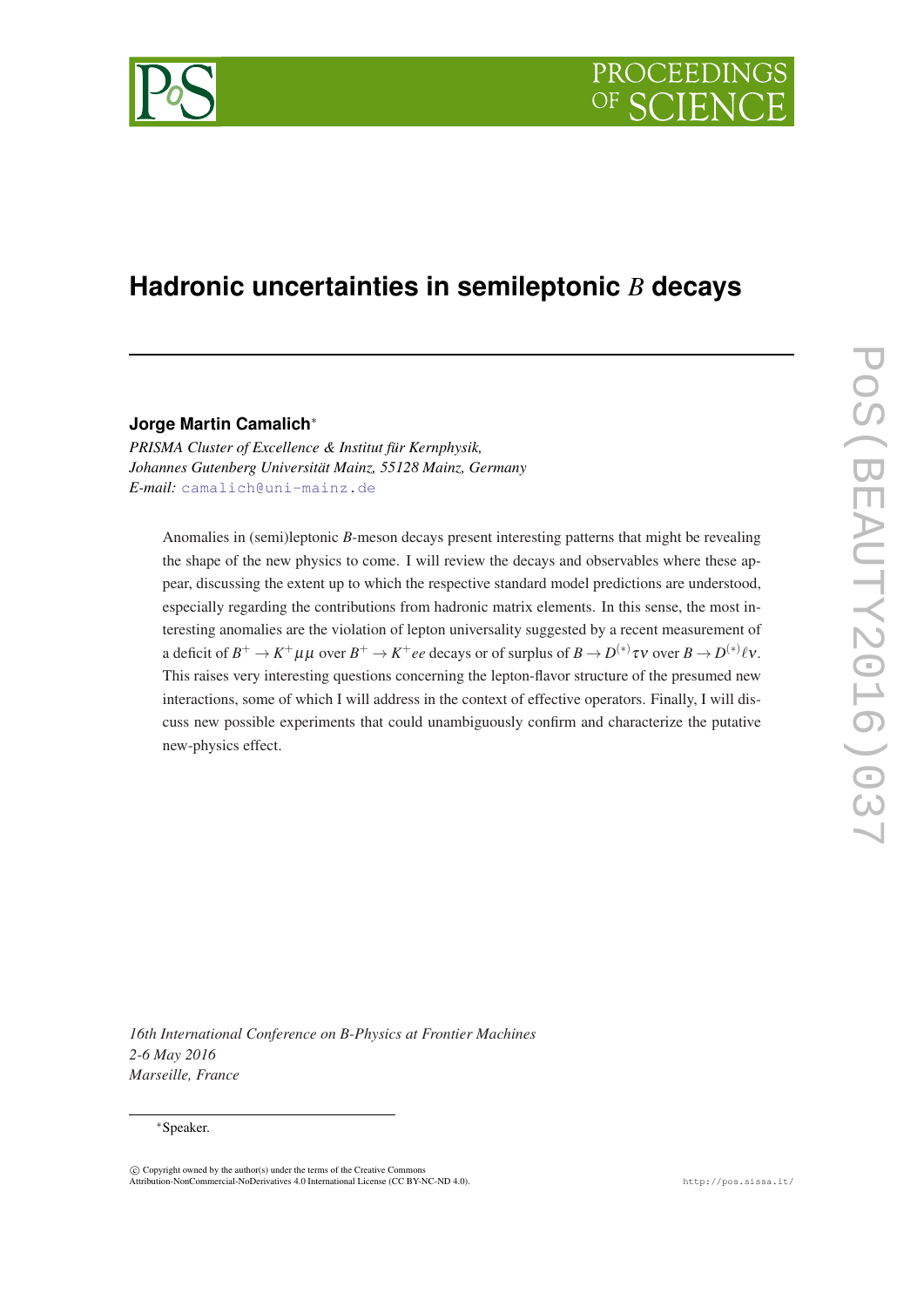### <span id="page-1-0"></span>1. Introduction

The last years have witnessed a very rapid progress, both in experiment and theory, of the interpretation and search of new physics (NP) in (semi) leptonic *B*-decays. While in the highenergy frontier we are lacking from very exciting news, in *B*-physics there are some tensions with the predictions of the standard model (SM). The first type of anomalies appear in the rare  $b \rightarrow s\ell\ell$ transitions, in the angular analysis of the  $B \to K^* \mu \mu$  decay [[1](#page-7-0)] and as deficits in the  $B \to K \mu \mu$  and  $B_s \rightarrow \phi \mu \mu$  branching fractions and in the ratio [\[2\]](#page-7-0):

$$
R_K = \frac{\mathcal{B}(B^+ \to K^+ \mu \mu)}{\mathcal{B}(B^+ \to K^+ ee)}.
$$
\n(1.1)

These measurements have been claimed to be in  $\sim$  4 $\sigma$  tension with the SM [[3](#page-7-0)]. This would naively correspond to the tree-level exchange of an  $\sim \mathcal{O}(10 \text{ TeV})$  neutral particle selectively coupled to muons.

The second type of anomalies appear in the charged-current  $b \to c\tau v$  transitions, in the ratios

$$
R_{D^{(*)}} = \frac{\mathcal{B}(\bar{B} \to D^{(*)}\tau^{-}\bar{\nu})}{\mathcal{B}(\bar{B} \to D^{(*)}\ell^{-}\bar{\nu})}, \text{ with } \ell = e, \mu,
$$
\n(1.2)

which have been measured to be enhanced with respect to the SM in the two channels (*BD* and *BD*<sup>\*</sup>) by BaBar [[4](#page-7-0)] and Belle [[5\]](#page-7-0) and in the *BD*<sup>∗</sup> one by LHCb [\[6\]](#page-7-0). The average of the measurements currently stands at  $\sim$  4 $\sigma$  and it would naively correspond to the tree-level exchange of an  $\sim \mathcal{O}(TeV)$ new charged particle selectively coupled to  $\tau$  leptons.

Thus, an intriguing feature of these anomalies is that they appear in lepton universality ratios. This, in general, is expected to lead to other signals of flavor violation which have not been yet reported e.g. in very precise universality tests performed with pion, kaon and weak boson decays [\[7\]](#page-7-0). This suggests that the putative model beyond the SM should have a non-trivial flavor structure, e.g. [\[8,](#page-7-0) [9,](#page-7-0) [10](#page-7-0), [11,](#page-7-0) [12,](#page-7-0) [13](#page-7-0), [14,](#page-7-0) [15,](#page-7-0) [16](#page-7-0), [17\]](#page-7-0) and references therein.

When analyzing the *B*-decays we are not just probing the short-distance structure of the weak *b*-quark decay but also testing our understanding of the more prosaic long-distance strongdynamics governing the hadron in which it occurs. In this sense, the lattice QCD (LQCD) community is making very rapid progress in the calculation of many of the relevant hadronic matrix elements appearing in *B*- and other weak hadron decays [[18\]](#page-7-0). In addition, effective field theories (EFT) simplify the calculation of these quantities and provide accurate and systematic approximations to full QCD in some kinematic limit. Beyond LQCD and EFTs, one needs to rely on nonperturbative approaches like light-cone sum rules (LCSR) which incorporate first-principles material to a large extent but that need to introduce model-dependent steps in order to extract a given hadronic quantity. In the following, I will give a brief overview on the current status of the role of the hadronic uncertainties in relevant semileptonic *B* decays.

### 2.  $B_s \rightarrow \mu \mu$

The simplest  $b \rightarrow s\ell\ell$  transition one can study is the leptonic rare decay  $B_s \rightarrow \mu\mu$ :

$$
\mathcal{B}_{sl} \simeq \frac{G_F^2 \alpha^2}{64\pi^3} \tau_{B_s} m_{B_s}^3 f_{B_s}^2 |V_{tb} V_{ts}^*|^2 \left[ |C_S - C_S'|^2 + |C_S + C_S' - \frac{2m_l}{m_{B_s}} (C_{10} - C_{10}')|^2 \right],\tag{2.1}
$$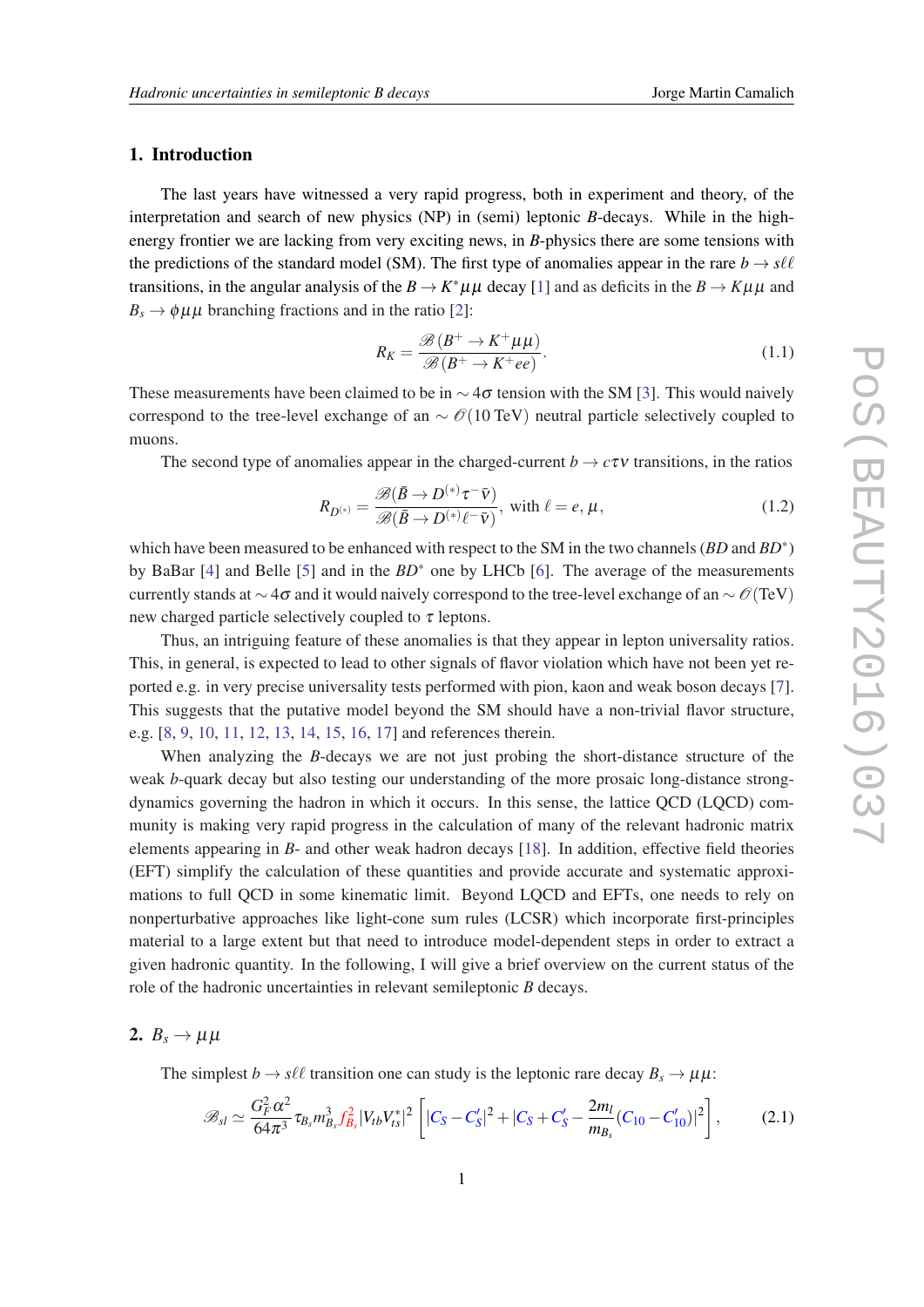<span id="page-2-0"></span>where we have assumed that the NP appear at a energy scale much larger than the EW scale in the construction of the effective operators; namely, we are working in the context of the SMEFT [\[19](#page-7-0), [20](#page-7-0)]. On top of the loop- and GIM-suppressions, this mode is helicity-suppressed in the SM (through  $C_{10}$ ), which makes it to be very sensitive to any NP producing (pseudo)scalar effective contributions  $C_S^{(\prime)}$  $S^{\prime}$ . The hadronic matrix that enters in the decay is the *B<sub>s</sub>* decay constant  $f_{B_s}$  which has been calculated accurately by different LQCD collaborations, e.g.  $f_{B_s} = 228.4(3.7)$  MeV in the latest  $N_f = 2 + 1$  FLAG average [[18\]](#page-7-0). This, combined with the latest calculation of the EW and QCD corrections to the matching of  $C_{10}$  [\[21](#page-8-0)], allows for a very accurate prediction of this decay in the SM,  $\overline{\mathcal{B}}_{s\mu}^{\text{SM}} = 3.65(23) \times 10^{-9}$  [\[21](#page-8-0)].<sup>1</sup>

Despite its rarity, the  $B_s \to \mu\mu$  decay has been experimentally discovered at the LHC, where the CMS and LHCb combined analysis finds  $\overline{\mathcal{B}}_{s\mu}^{\text{expt}} = 2.9(7) \times 10^{-9}$  [\[23,](#page-8-0) [24](#page-8-0)]. These groundbreaking measurements are in agreement with the SM prediction above, and this can be translated into bounds on NP up to scales as high as  $\sim \mathcal{O}(100)$  TeV [[20\]](#page-7-0).

### 3.  $B \to K\ell\ell$  and  $R_K$

The semileptonic decays are much more challenging to investigate theoretically than their leptonic siblings. Instead of a disintegration of a *B<sup>q</sup>* meson into the QCD vacuum, we have the hadronic matrix element describing a flavor transition from a *B* meson into a light hadron. These are not simply parametrized by constants but by functions of the  $q<sup>2</sup>$  of the 3-body decay or form factors. For the  $B \to K\ell\ell$  decay,  $q^2 = (p_B - p_K)^2 \in [4m_\ell^2, (m_B - m_K)^2]$  spans a large interval of kinematic situations introducing different hierarchies of scales based on which we can perform different approximations of QCD. For instance, in the high- $q^2$  region, the *K* meson recoils softly in the *B* rest frame and one can apply HQEFT or LQCD, whereas in the low- $q^2$  region the kaon recoils very energetically and one can use SCET or QCD factorization, and it is the range of applicability of the LCSR. Furthermore, one also needs to take into account the effects of the "current-current" fourquark operators (dubbed  $\mathcal{O}_1$  and  $\mathcal{O}_2$ ) stemming from the  $b \to sc\bar{c}$  transition that is not suppressed by neither mixing angles nor loop factors in the SM. They contribute to  $b \rightarrow s \ell \ell$  amplitudes via,

$$
\mathcal{T}_i^{\mu} = i \int d^4x e^{iq \cdot x} T \{ \mathcal{O}_i(0) , j_{\rm em}^{\mu}(x) \}, \qquad (3.1)
$$

where the dilepton pair is produced by the off-shell photon from the electromagnetic current. These matrix elements receive dominant contributions from long-distance fluctuations of the charm-quark fields that manifest through charmonium resonances in the intermediate and high- $q^2$  regions.

In spite of these difficulties, one can still find an observable in  $B \to K\ell\ell$  that is almost free from hadronic uncertainties. Indeed, as long as one stays away from the low- $q^2$  end point where the phase space effects are important, the  $R_K$  ratio defined in eq. ([1.1](#page-1-0)) is predicted to be 1 in the SM regardless of the hadronic uncertainties which cancel almost exactly in the ratio [\[25](#page-8-0)]. This has been measured by LHCb in the  $q^2$  bin [1, 6] GeV<sup>2</sup> finding  $R_K$  |<sup>LHCb</sup> = 0.745<sup>+0.090</sup>(stat) ± 0.036(syst) [\[2\]](#page-7-0), which stands in stark contradiction with the SM prediction with a significance of  $2.6\sigma$ .

<sup>&</sup>lt;sup>1</sup>The overline refers to the fact that the experiment access the time-integrated branching ratios which depend on the details of  $B_s\bar{B}_s$  mixing [[22\]](#page-8-0).

<sup>&</sup>lt;sup>2</sup>The EM radiative corrections change the SM prediction at the few-percent level [[26\]](#page-8-0).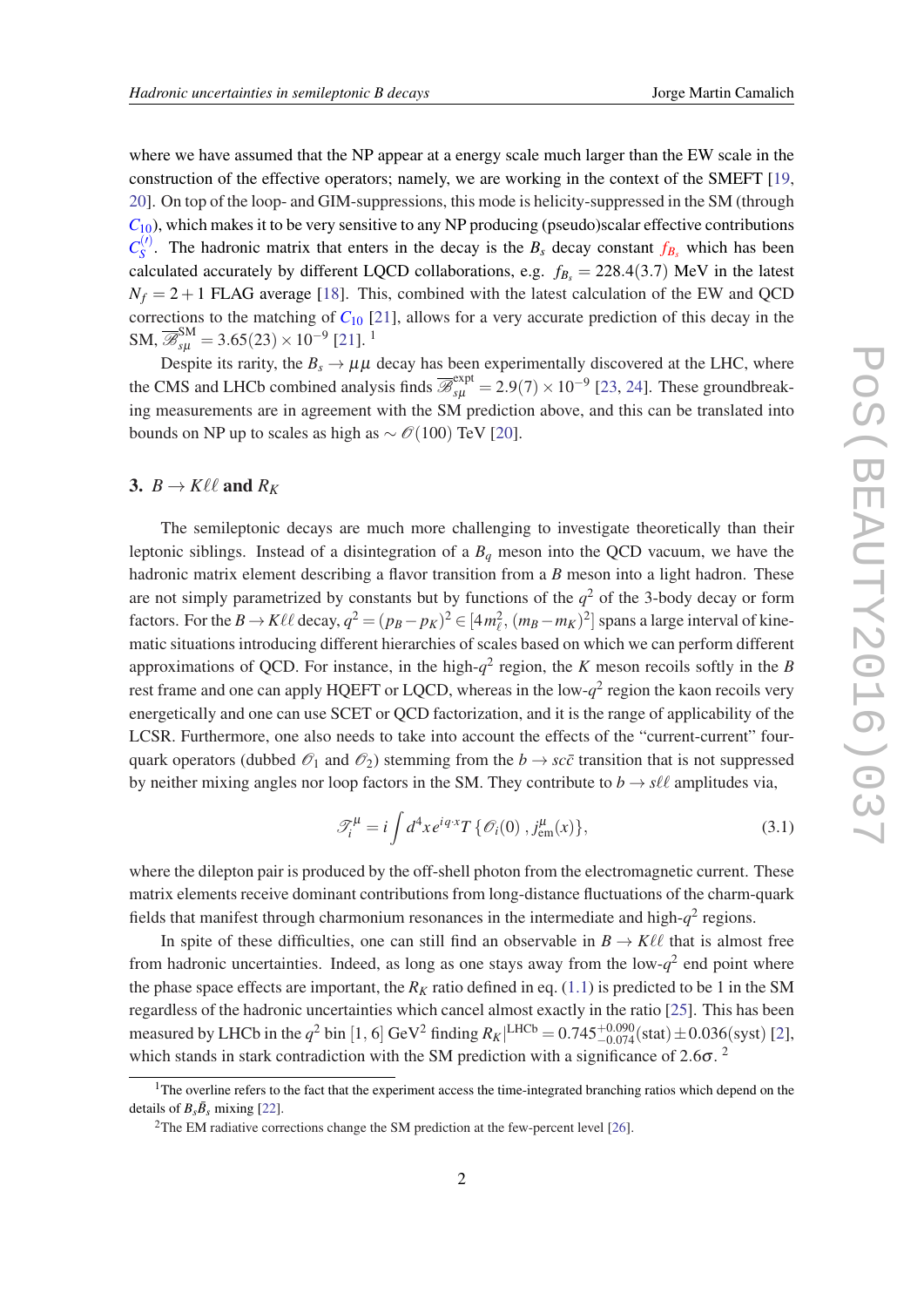In the context of the SMEFT, there are no dimension-6 tensor operators, which otherwise enter in the  $B \to K\ell\ell$  rate; scalar operators cannot produce this effect or it would upset the constraints from the  $B_s \to \ell \ell$  decays above. Hence, the putative NP effect must come from a lepton-specific contribution to the semileptonic current operators  $\mathcal{O}_{9,10}^{(\prime)}$ . For example, a contribution of the type  $C_9^{\mu} \simeq -1$  implies  $R_K \simeq 0.75$  [\[20\]](#page-7-0).

#### 4.  $B \to K^* \ell \ell$  and  $P'_5$ 5

The  $B \to K^* \ell \ell$  is also a semileptonic decay and it involves the difficulties with hadronic matrix elements discussed above. However, this is a decay much richer than  $B \to K\ell\ell$  because the  $K^*$ carries polarization and it decays strongly. The final 4-body differential decay rate contains 12  $q^2$ -dependent observables  $I_i(q^2)$ , (plus another 12 from the *CP*-conjugate mode), all sensitive to the same Wilson coefficients and the same form factors and "charm" contributions. Namely, the helicity amplitudes of the decay can be written as [\[27](#page-8-0), [28\]](#page-8-0),

$$
H_V(\lambda) = -iN \left\{ \overbrace{\left[ C_9 \tilde{V}_{L\lambda} + \frac{m_B^2}{q^2} h_\lambda \right]}^{C_9^{\text{eff}}} + \frac{\hat{m}_b m_B}{q^2} C_7 \tilde{T}_{L\lambda} \right\},
$$
\n(4.1)

$$
H_A(\lambda) = -iNC_{10}\tilde{V}_{L\lambda}, \qquad H_P = iN\frac{2m_l\hat{m}_b}{q^2}C_{10}\Big(\tilde{S}_L + \frac{m_s}{m_b}\tilde{S}_R\Big), \tag{4.2}
$$

where  $\lambda$  denotes the helicity of the  $K^*$  and  $V$ ,  $A$  and  $P$  indicates whether the coupling of the current to the leptons is vector, axial or pseudoscalar, respectively. There are 7 independent form factors and the charm appears in terms of the helicity projections  $h<sub>2</sub>$  of eq. [\(3.1\)](#page-2-0). It is important to remember that  $\mathcal{O}_{1,2}$  mix into  $\mathcal{O}_9$  under QCD [\[29](#page-8-0)] and the resulting scale dependence in  $C_9$  *must* be canceled by the one of  $h_{\lambda}$  [[30,](#page-8-0) [31\]](#page-8-0). This implies that, individually, none of the two contributions (but their combination  $C_9^{\text{eff}}$ ) is observable and, in order to extract this Wilson coefficient from the data, one needs an accurate calculation of the "charm".

At low- $q^2$  one can calculate both contributions in the strict heavy-quark limit within the frame-work of QCD factorization [[32,](#page-8-0) [30\]](#page-8-0). At leading order in  $\alpha_s$  the form factors can be expressed in terms of only two reduced "soft" form factors, customarily labeled as  $\xi_{\perp}$  and  $\xi_{\parallel}$  [\[33](#page-8-0)]. The  $\alpha_s$ corrections are calculable in perturbation theory but an extension of factorization including a systematic treatment of the  $\mathcal{O}(\Lambda/m_b)$  *power corrections* remains unknown [\[32\]](#page-8-0). Therefore, we need to estimate them by power counting arguments [[28\]](#page-8-0), exploiting all possible relations among the form factors in QCD, or use LCSR [[34\]](#page-8-0) (or any other nonperturbative method) to calculate or estimate their size.

There also exists a factorization treatment for the corrections in eq. [\(3.1\)](#page-2-0) [[30\]](#page-8-0). For the charm, this is valid as long as the  $c\bar{c}$  fluctuations produced by  $\mathcal{O}_{1,2}$  have a large virtuality, which corresponds to the  $q^2$  region well below the  $c\bar{c}$  threshold and that is almost generally accepted to lie below  $q^2 = 6$  GeV<sup>2</sup>. Power corrections to QCD factorization, incarnated by the soft-gluon exchange between the charm and the  $B \to K^*$  hadronic transition, can also be calculated within the LCSR [\[35](#page-8-0)] and have been shown to scale as  $\mathcal{O}(\Lambda^2/(4m_c)^2) \sim \mathcal{O}(\Lambda/m_b)$ . These results can be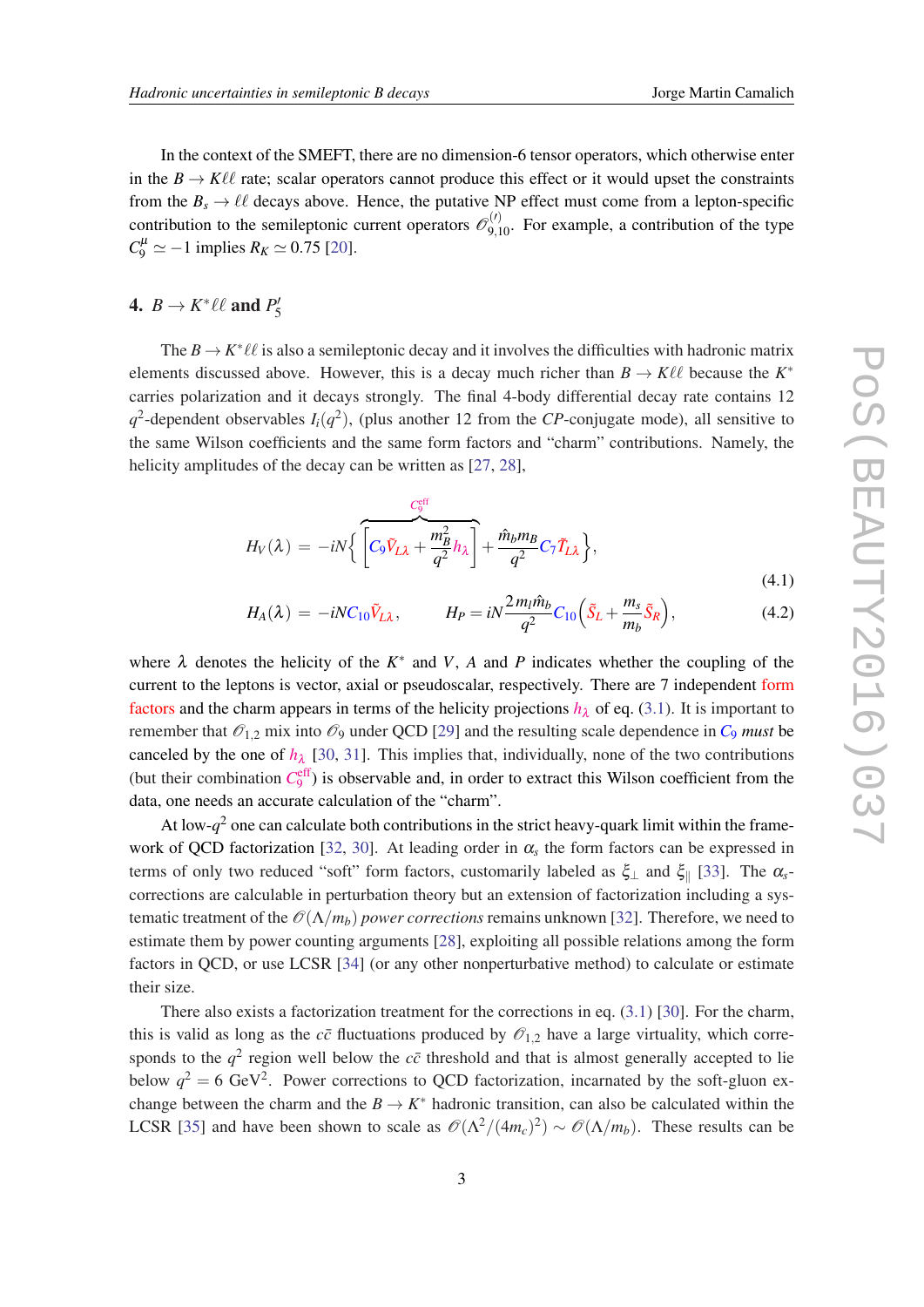

Figure 1: *Left panel:* Leptonic forward-backward asymmetry in the SM with the theoretical errors at 1σ produced by the QCD factorization inputs, especially ξ*<sup>X</sup>* (red band), and by power corrections (blue band), and assuming they distribute normally. *Right panel:* Binned results for  $P'_5$  compared to the LHCb data and using different assumptions for the power corrections.

used to parametrize and estimate the effect of the power corrections to the charm but it has to be emphasized that the LCSR calculation is only valid for  $q^2 \ll 4m_c^2$  [\[27,](#page-8-0) [28](#page-8-0)].

For the discussion of the phenomenological consequences of the hadronic uncertainties let us start from the strict HQ limit and neglect the  $\alpha_s$  corrections. Since the 24 observables  $I_i$ 's can depend on either  $\xi_{\perp}^2$ ,  $\xi_{\parallel}^2$  or  $\xi_{\perp}\xi_{\parallel}$ , one can engineer ratios for which, in this approximation, soft form factors cancel, so that they exclusively depend on combinations of Wilson coefficients.<sup>3</sup> These *optimized* observables conform the  $P_i^{(')}$  $\mathbf{a}^{\prime}$ <sup>1</sup>-basis [[36\]](#page-8-0) and they generalize the same property first discussed for the leptonic forward-backward asymmetry,  $A_{FB}$ , at the particular  $q^2$  in which it crosses 0, and which is distorted by the  $\alpha_s$  and the power corrections. <sup>4</sup>

Let us introduce  $P'_5$  in the HQ expansion [[28\]](#page-8-0):

$$
P_5' \equiv \frac{I_5}{2\sqrt{-I_{2s}I_{2c}}} = P_5' \rvert_{\infty} \left( 1 + \frac{a_{V_-} - a_{T_-}}{\xi_{\perp}} \frac{m_B}{|\vec{k}|} \frac{m_B^2}{q^2} C_7^{\text{eff}} \frac{C_{9,\perp} C_{9,\parallel} - C_{10}^2}{(C_{9,\perp}^2 + C_{10}^2)(C_{9,\perp} + C_{9,\parallel})} \right. \\ \left. + \frac{a_{V_0} - a_{T_0}}{\xi_{\parallel}} 2 C_7^{\text{eff}} \frac{C_{9,\perp} C_{9,\parallel} - C_{10}^2}{(C_{9,\parallel}^2 + C_{10}^2)(C_{9,\perp} + C_{9,\parallel})} + 8 \pi^2 \frac{\tilde{h}_-}{\xi_{\perp}} \frac{m_B}{|\vec{k}|} \frac{m_B^2}{q^2} \frac{C_{9,\perp} C_{9,\parallel} - C_{10}^2}{C_{9,\perp} + C_{9,\parallel}} + \dots \right) + \mathcal{O}(\Lambda^2 / m_B^2),
$$

where  $P_5' \sim C_{9,||}$  and  $C_{9, \perp}$  are combinations of Wilson coefficients, and the  $a_X$  are parameters for the power corrections to the form factors *X*. Thus, the bulk of the uncertainty to the optimized observables does not stem from the soft form factors (as the rate or the *Ii*'s) but from the power corrections and the charm [[28\]](#page-8-0). This is illustrated in Fig. 1. On the left panel we plot  $dA_{FB}/dq^2$ where the hadronic uncertainty is dominated by  $\xi_X$  (red band) except for the region about the zerocrossing where the main contribution to the error stems from the power corrections (blue band). On the right-hand panel we show the binned results for  $P'_5$ , with different assumptions on the theoretical errors and compared to the experimental data [\[1\]](#page-7-0), which is in tension with the SM predictions labeled as DHMV [\[37](#page-8-0)] in the higher  $q^2$  bin. This tension is enhanced if one decides to use data

<sup>&</sup>lt;sup>3</sup>We are neglecting here the contribution of the weak-annihilation graph at  $\alpha_s^0$  which is double-suppressed by CKM factors or by small QCD penguins.

<sup>&</sup>lt;sup>4</sup>It is important to emphasize, though, that some observables, called  $P_1$  and  $P_3^{\rm CP}$ , are sensitive to the "wrong-helicity" amplitudes. They receive hadronic corrections to the HQ limit from the leading power corrections which are further suppressed around the low- $q^2$  endpoint [[27,](#page-8-0) [28](#page-8-0)], providing a theoretically clean probe of right-handed NP currents.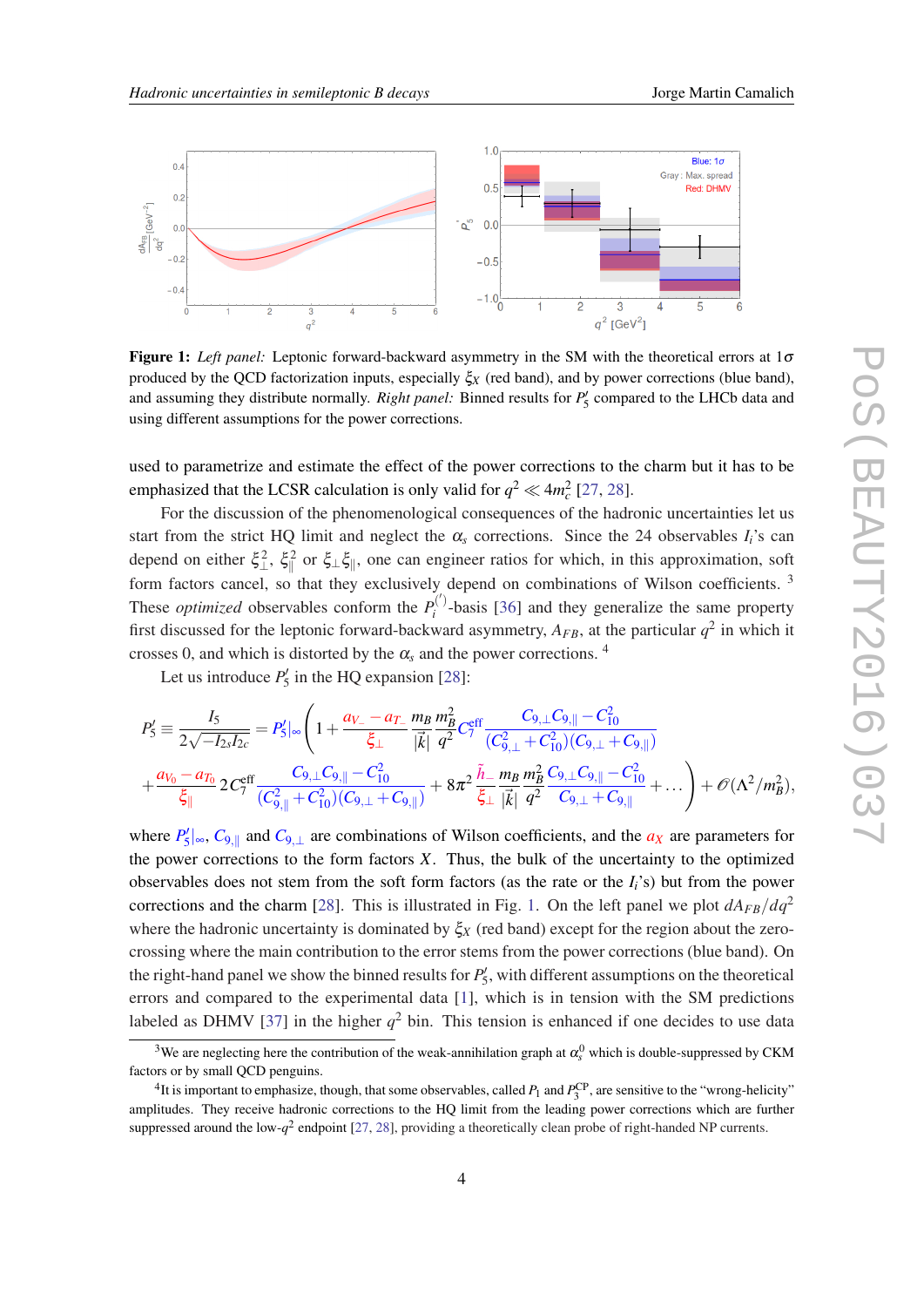above  $q^2 = 6 \text{ GeV}^2$ , and leads to the  $P'_5$  *anomaly*, which can be explained by a NP contribution of the same type as for  $R_K$ ,  $C_9^{\mu} \simeq -1$ . This coincidence is remarkable and also the fact that it remains in global fits to  $b \rightarrow s\ell\ell$  data [[3](#page-7-0), [38](#page-8-0)]. However, as shown in the figure, the significance of the tension in  $P'_5$  (and similar observables) crucially depends on assumptions made on the power corrections. Besides reasonable corrections to the form factors [\[28](#page-8-0)], uncontrolled contributions from the charm can help to explain the tension [\[39](#page-8-0), [40](#page-9-0)]. The latter is especially important due to the difficulty to calculate them model-independently as soon as we approach the  $c\bar{c}$  threshold as well as for the observation made above that only the combination  $C_9^{\text{eff}}$  is truly observable.

### 5.  $B_s^* \to \ell \ell$  and backwards

At high  $q^2$  one can analytically continue eq. ([3.1](#page-2-0)) into the complex  $q^2$ -plane to perform an operator product expansion (OPE) [\[31](#page-8-0)]. The result is then continued back to the real  $q^2$  and gives the physical rates invoking "quark-hadron duality", whose validity is justified if  $q^2$  is well above the resonant contributions. Violations to quark-hadron duality are difficult to estimate and important for the semileptonic  $b \to s\ell\ell$  decays, for which  $\sqrt{q^2} \le m_B - m_K \lesssim 4790$  MeV, close to the *X*(4660) charmonium resonance [\[41](#page-9-0), [42\]](#page-9-0) (for a recent and more comprehensive phenomenological analysis see [[43\]](#page-9-0)).

In ref. [\[44](#page-9-0)] a method circumventing this problem and providing a theoretically clean measurement of  $C_9(m_b)$  was proposed. It is based on measuring the rare decays of the excited *B* mesons namely, the  $B_s^* \to \ell \ell$ . Theoretically these modes are very clean because *(i)* the amplitude only depends on decay constants obtained from LQCD; and *(ii)* the invariant mass of the process is well above the charmonium resonances and the application of the OPE for eq. ([3.1](#page-2-0)) is well justified. This allows to predict the decay rate very accurately:  $\Gamma_{\ell\ell} = 1.12(8) 10^{-18}$  GeV. Experimentally, measuring the decay rate is very challenging as the rare weak decay has to compete with the dominant electromagnetic decay  $B_s^* \to B_s \gamma$  and the resulting branching fraction falls in  $\sim 10^{-11}$ . Alternatively, one could measure the rate using resonant  $\ell^+ \ell^- \to B_s^* \to B_s \gamma$  scattering since the strong suppression of the rare processes is compensated by a large enhancement from the small width of the resonance. The estimated (effective) cross-sections could be of the order of 1 − 10 ab for the current or projected accelerators [[44](#page-9-0)].

## 6.  $B \to D^{(*)} \tau \nu$  and  $R_{D^{(*)}}$

We end our discussion of hadronic uncertainties with the  $b \to c\tau v$  transitions and the decays  $B \to D^{(*)}\tau v$  measured through the ratios  $R_{D^{(*)}}$  in eq. [\(1.2](#page-1-0)). These are lepton-universality ratios, analogous to  $R_K$ , but with the caveat that the  $\tau$ -mass effects are not negligible in any kinematic region of the decay. An additional important simplification is that this is a charged-current transition and one does not have to deal with QCD contributions of the type in eq. [\(3.1\)](#page-2-0). The standard procedure to treat these decays is to fit model-independent parametrizations of the form factors using the light-lepton modes [[45](#page-9-0), [46\]](#page-9-0). One then plugs the results into the  $R_{D(*)}$  ratios, in which the uncertainties largely cancel. The main theoretical uncertainty in the SM stems from *scalar* form factors, that for  $J_{V-A}^{\mu}$ , go like  $\sim f_0(q^2)q^{\mu}$  (for the *BD* mode). The  $q^{\mu}$  becomes  $m_{\ell}$  when it hits the leptonic matrix element (equation of motion), and it is negligible for muons and electrons but not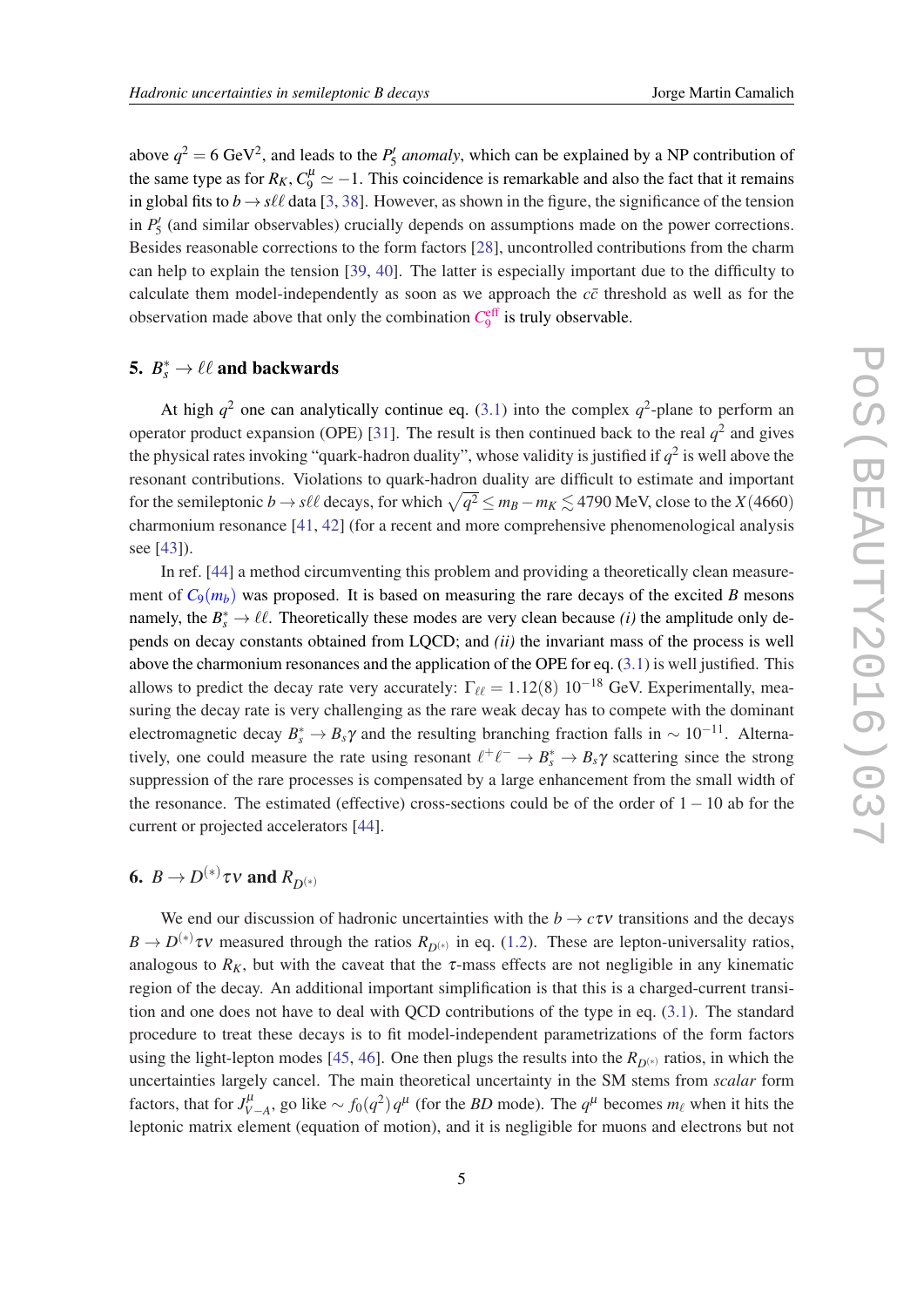for the  $\tau$ . Luckily, LQCD have made important progress in the calculation of these form factors in the low-recoil limit, while at  $q^2$  the scalar (pseudoscalar) form factors can be connected to the other ones using CVC (PCAC) [[47,](#page-9-0) [48](#page-9-0), [49](#page-9-0)]. These two facts combined reduce the uncertainties and, in fact, it is very difficult to interpret the  $R_{D(*)}$  anomalies as uncontrolled hadronic effects.

On the other hand, these modes are experimentally quite difficult as the  $\tau$  must be reconstructed from the decay products. This can be tackled from a theoretical perspective. For instance the full measurable kinematic distributions of the final 5-body  $\bar{B}\to D^{(*)}\tau^-(\to \ell^-\bar{\nu}_\ell v_\tau)\bar{v}_\tau$  decay rate has been recently obtained analytically and a new integrated observable based on the forward-backward asymmetry of the final lepton has been proposed [\[50](#page-9-0)].

### 7. Conclusions

We are witnessing a very interesting time in flavor phenomenology as various signals of non-SM physics might be showing up in *B* decays. The main difficulty with the interpretation of these processes is that they are afflicted by hadronic uncertainties which need to be carefully assessed. Some of the tensions appear in  $R_K$  and  $R_{D(*)}$  which are lepton-universality ratios and for which one can offer clean predictions in the SM. But for other observables, based on the differential rates, the tensions with the data depend significantly on the assumptions made for the hadronic uncertainties. In light of this, one may ask how will we eventually convince ourselves that the tensions are produced by NP. I can see three possible scenarios:

- We find new particles at the LHC that can easily explain the signals in *B* decays under general assumptions. This is a very interesting scenario as the interplay between collider and flavor data will be crucial to unravel the structure of the NP.
- Another interesting scenario is that NP is confirmed in various lepton-universality ratios or observables as clean as  $B_s \to \mu\mu$ , even though nothing else is discovered at the LHC. Besides deepening our understanding of the structure and relevance of flavor in nature, we would have an energy scale at which new degrees of freedom should show up.
- The least optimistic scenario by far is that we neither confirm the signal of NP for those clean observables nor we find new particles at the LHC. In this case it could prove difficult to convincingly demonstrate that there is NP in these modes, especially if it shows up in *C*9. New theoretical breakthroughs, for example extending factorization to the  $\Lambda/m_b$  corrections, or new ideas, like  $B_s^* \to \ell \ell$ , could be necessary to settle the issue.

### 8. Acknowledgments

I would like to thank R. Alonso, B. Grinstein, S. Jäeger and A. Kobach with whom I have collaborated in these topics. I received funding from the People Programme (Marie Curie Actions) of the European Union's Seventh Framework Programme (FP7/2007-2013) under REA grant agreement n PIOF-GA-2012-330458.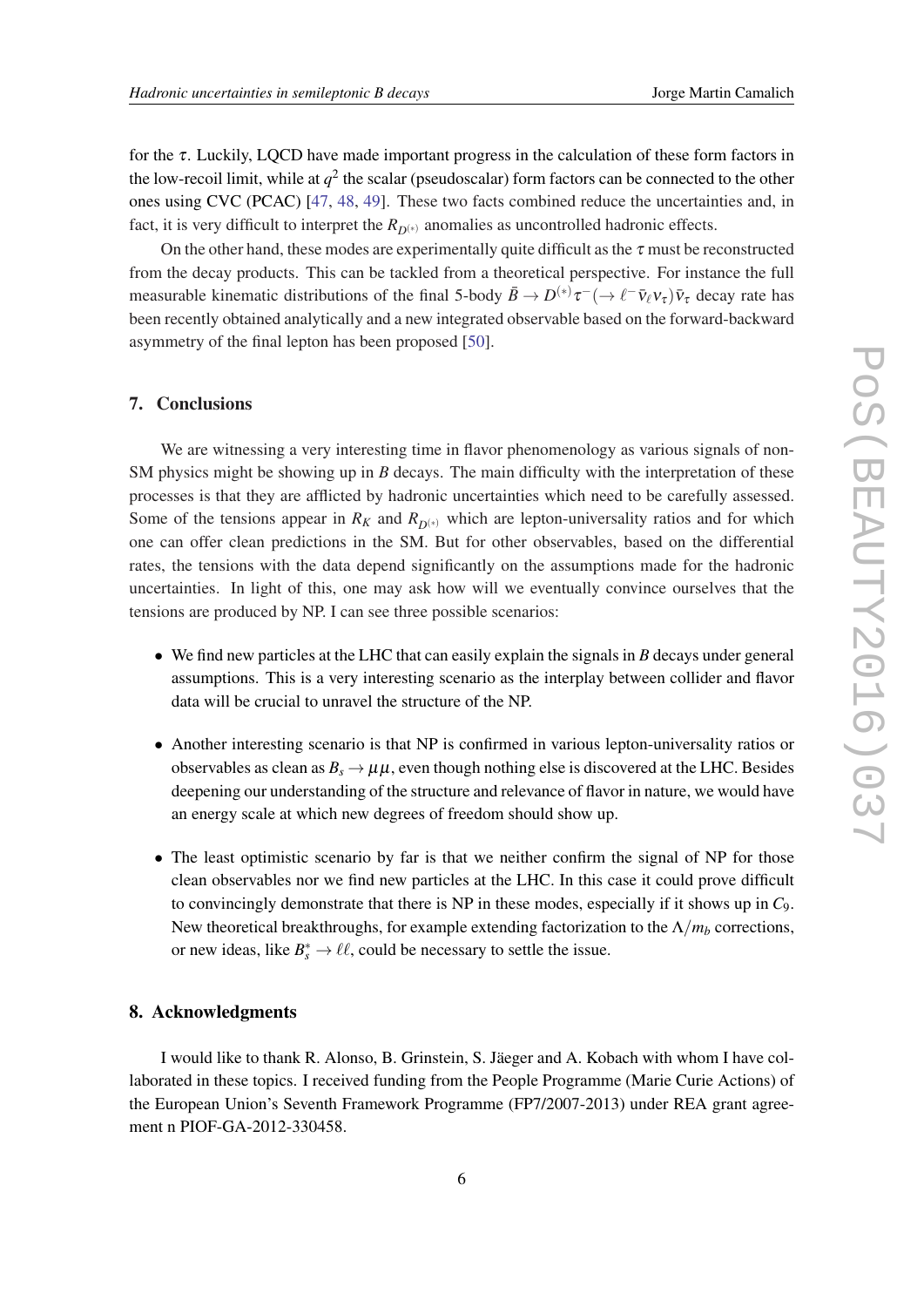### <span id="page-7-0"></span>References

- [1] Roel Aaij et al., *Angular analysis of the*  $B^0 \to K^{*0} \mu^+ \mu^-$  *decay using 3* fb<sup>-1</sup> *of integrated luminosity*, *JHEP*, 02 104, (2016).
- [2] Roel Aaij et al., *Test of lepton universality using*  $B^+ \to K^+ \ell^+ \ell^-$  *decays, Phys.Rev.Lett.*, 113(15) 151601, (2014).
- [3] Sébastien Descotes-Genon, Lars Hofer, Joaquim Matias, and Javier Virto, *Global analysis of b*  $\rightarrow$  *s* $\ell\ell$ *anomalies*, *JHEP*, 06 092, (2016).
- [4] J.P. Lees et al., *Measurement of an Excess of*  $\bar{B} \to D^{(*)} \tau^- \bar{\nu}_{\tau}$  *Decays and Implications for Charged Higgs Bosons*, *Phys.Rev.*, D88(7) 072012, (2013).
- [5] M. Huschle et al., *Measurement of the branching ratio of*  $\bar{B}\to D^{(*)}\tau^-\bar{\nu}_{\tau}$  *relative to*  $\bar{B}\to D^{(*)}\ell^-\bar{\nu}_{\ell}$ *decays with hadronic tagging at Belle*, *Phys. Rev.*, D92(7) 072014, (2015).
- [6] Roel Aaij et al., *Measurement of the ratio of branching fractions*  $\mathscr{B}(\overline{B}^0\to D^{*+}\tau^-\overline{v}_\tau))/\mathscr{B}(\overline{B}^0\to D^{*+}\mu^-\overline{v}_\mu)$ , , (2015).
- [7] MartÃ n Gonzà ˛alez-Alonso and Jorge Martin Camalich, *Global Effective-Field-Theory analysis of New-Physics effects in (semi)leptonic kaon decays*, , (2016).
- [8] Wolfgang Altmannshofer, Stefania Gori, Maxim Pospelov, and Itay Yavin, *Quark flavor transitions in L*<sup>µ</sup> −*L*<sup>τ</sup> *models*, *Phys. Rev.*, D89 095033, (2014).
- [9] Sheldon L. Glashow, Diego Guadagnoli, and Kenneth Lane, *Lepton Flavor Violation in B Decays?*, *Phys. Rev. Lett.*, 114 091801, (2015).
- [10] Bhubanjyoti Bhattacharya, Alakabha Datta, David London, and Shanmuka Shivashankara, *Simultaneous Explanation of the R<sub>K</sub> and R*( $D^{(*)}$ ) *Puzzles, Phys.Lett.,* **B742** 370–374, (2015).
- [11] Alejandro Celis, Javier Fuentes-Martin, Martin Jung, and Hugo Serodio, *Family non-universal Z' models with protected flavor-changing interactions*, , (2015).
- [12] Andreas Crivellin, Giancarlo D'Ambrosio, and Julian Heeck, *Addressing the LHC flavor anomalies with horizontal gauge symmetries*, *Phys.Rev.*, D91(7) 075006, (2015).
- [13] Rodrigo Alonso, Benjamín Grinstein, and Jorge Martin Camalich, *Lepton universality violation and lepton flavor conservation in B-meson decays*, *JHEP*, 10 184, (2015).
- [14] Marat Freytsis, Zoltan Ligeti, and Joshua T. Ruderman, *Flavor models for*  $\bar{B} \to D^{(*)} \tau \bar{\nu}$ , , (2015).
- [15] Andreas Crivellin, Julian Heeck, and Peter Stoffer, *A perturbed lepton-specific two-Higgs-doublet model facing experimental hints for physics beyond the Standard Model*, *Phys. Rev. Lett.*, 116(8) 081801, (2016).
- [16] Martin Bauer and Matthias Neubert, *One Leptoquark to Rule Them All: A Minimal Explanation for*  $R_{D(*)}$ *, R<sub>K</sub> and* (*g*−2)<sub>*u*</sub>, , (2015).
- [17] Sofiane M. Boucenna, Alejandro Celis, Javier Fuentes-Martin, Avelino Vicente, and Javier Virto, *Phenomenology of an*  $SU(2) \times SU(2) \times U(1)$  *model with lepton-flavour non-universality*, , (2016).
- [18] S. Aoki et al., *Review of lattice results concerning low-energy particle physics*, , (2016).
- [19] W. Buchmuller and D. Wyler, *Effective Lagrangian Analysis of New Interactions and Flavor Conservation*, *Nucl.Phys.*, B268 621–653, (1986).
- [20] Rodrigo Alonso, Benjamin Grinstein, and Jorge Martin Camalich, *SU*(2)×*U*(1) *gauge invariance and the shape of new physics in rare B decays*, *Phys.Rev.Lett.*, 113(24) 241802, (2014).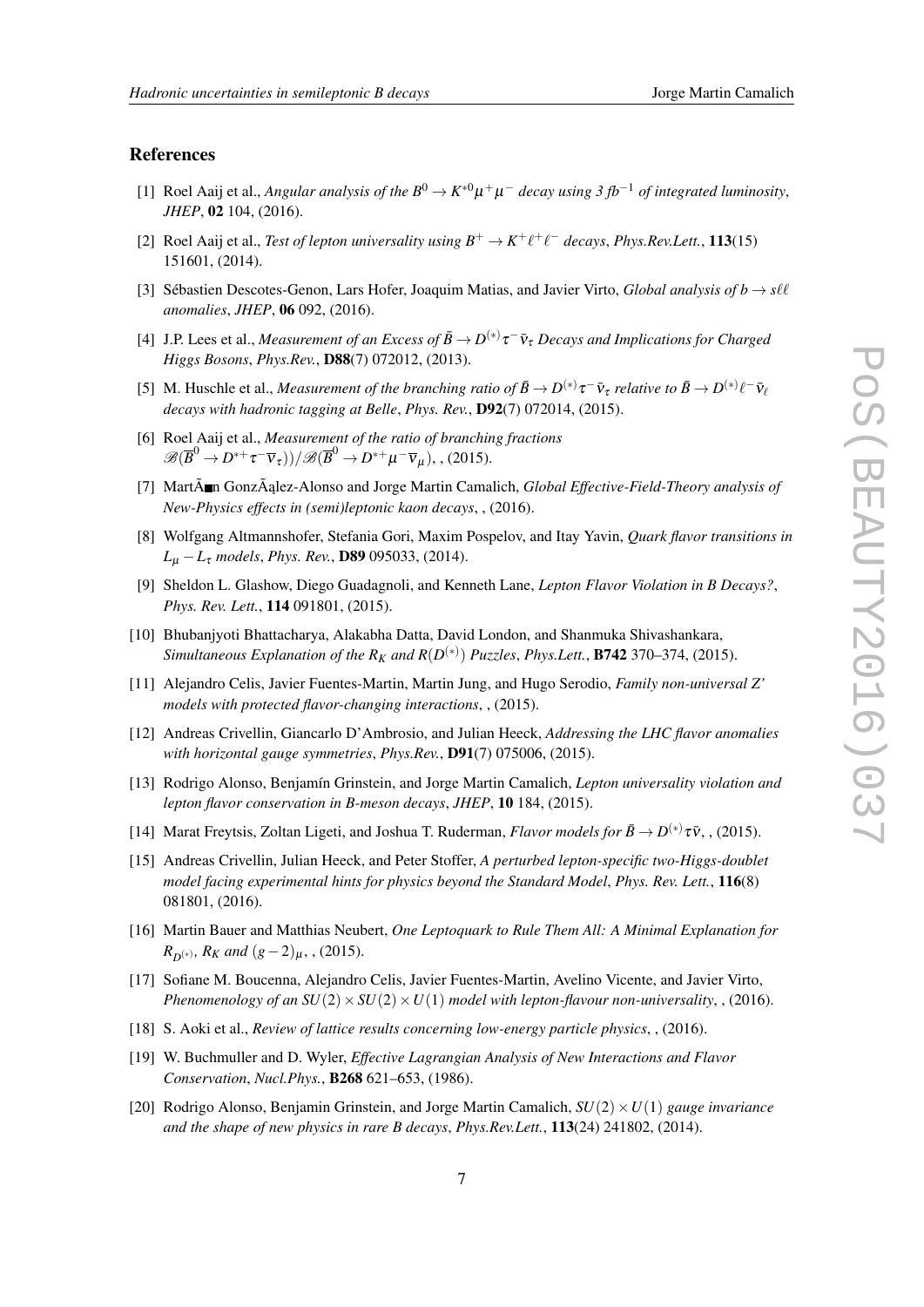- 
- <span id="page-8-0"></span>[21] Christoph Bobeth, Martin Gorbahn, Thomas Hermann, Mikolaj Misiak, Emmanuel Stamou, and Matthias Steinhauser, *B\_s,d -> l+ l- in the Standard Model with Reduced Theoretical Uncertainty*, *Phys. Rev. Lett.*, 112 101801, (2014).
- [22] Kristof De Bruyn, Robert Fleischer, Robert Knegjens, Patrick Koppenburg, Marcel Merk, et al., *Probing New Physics via the*  $B_s^0 \rightarrow \mu^+\mu^-$  *Effective Lifetime, Phys.Rev.Lett.*, **109** 041801, (2012).
- [23] Vardan Khachatryan et al., *Observation of the rare*  $B^0 \_s \to \mu^+ \mu^-$  *decay from the combined analysis of CMS and LHCb data*, *Nature*, 522 68–72, (2015).
- [24] Morad Aaboud et al., *Study of the rare decays of*  $B_s^0$  *and*  $B^0$  *into muon pairs from data collected during the LHC Run 1 with the ATLAS detector*, , (2016).
- [25] Gudrun Hiller and Frank Kruger, *More model independent analysis of b* → *s processes*, *Phys.Rev.*, D69 074020, (2004).
- [26] Marzia Bordone, Gino Isidori, and Andrea Pattori, *On the Standard Model predictions for R<sup>K</sup> and RK*<sup>∗</sup> , *Eur. Phys. J.*, C76(8) 440, (2016).
- [27] S. Jäger and J. Martin Camalich, *On B & amp; gt; V l l at small dilepton invariant mass, power corrections, and new physics*, *JHEP*, 1305 043, (2013).
- [28] Sebastian JÃd'ger and Jorge Martin Camalich, *Reassessing the discovery potential of the*  $B \to K^* \ell^+ \ell^-$  decays in the large-recoil region: SM challenges and BSM opportunities, *Phys. Rev.*, D93(1) 014028, (2016).
- [29] Benjamin Grinstein, Martin J. Savage, and Mark B. Wise,  $B \to X_{(s)}e^+e^-$  in the Six Quark Model, *Nucl.Phys.*, B319 271–290, (1989).
- [30] M. Beneke, T. Feldmann, and D. Seidel, *Systematic approach to exclusive B* → *Vl*+*l* <sup>−</sup>*, V*γ *decays*, *Nucl.Phys.*, B612 25–58, (2001).
- [31] Benjamin Grinstein and Dan Pirjol, *Exclusive rare B*  $\rightarrow$  *K*<sup>\*</sup> $\ell^+ \ell^-$   *decays at low recoil: Controlling the long-distance effects*, *Phys. Rev.*, D70 114005, (2004).
- [32] M. Beneke and T. Feldmann, *Symmetry breaking corrections to heavy to light B meson form-factors at large recoil*, *Nucl. Phys.*, B592 3–34, (2001).
- [33] J. Charles, A. Le Yaouanc, L. Oliver, O. Pene, and J. C. Raynal, *Heavy to light form-factors in the heavy mass to large energy limit of QCD*, *Phys. Rev.*, D60 014001, (1999).
- [34] Aoife Bharucha, David M. Straub, and Roman Zwicky,  $B \to V \ell^+ \ell^-$  in the Standard Model from *Light-Cone Sum Rules*, , (2015).
- [35] A. Khodjamirian, Th. Mannel, and Y.M. Wang,  $B \to K \ell^+ \ell^-$  decay at large hadronic recoil, JHEP, 1302 010, (2013).
- [36] Sebastien Descotes-Genon, Joaquim Matias, Marc Ramon, and Javier Virto, *Implications from clean observables for the binned analysis of*  $B \to K^* \mu^+ \mu^-$  *at large recoil, JHEP*, **1301** 048, (2013).
- [37] Sébastien Descotes-Genon, Lars Hofer, Joaquim Matias, and Javier Virto, *On the impact of power corrections in the prediction of*  $B \to K^* \mu^+ \mu^-$  *observables, JHEP*, **1412** 125, (2014).
- [38] T. Hurth, F. Mahmoudi, and S. Neshatpour, *On the anomalies in the latest LHCb data*, *Nucl. Phys.*, B909 737–777, (2016).
- [39] James Lyon and Roman Zwicky, *Resonances gone topsy turvy the charm of QCD or new physics in*  $b \to s\ell^+\ell^-$ ?, , (2014).